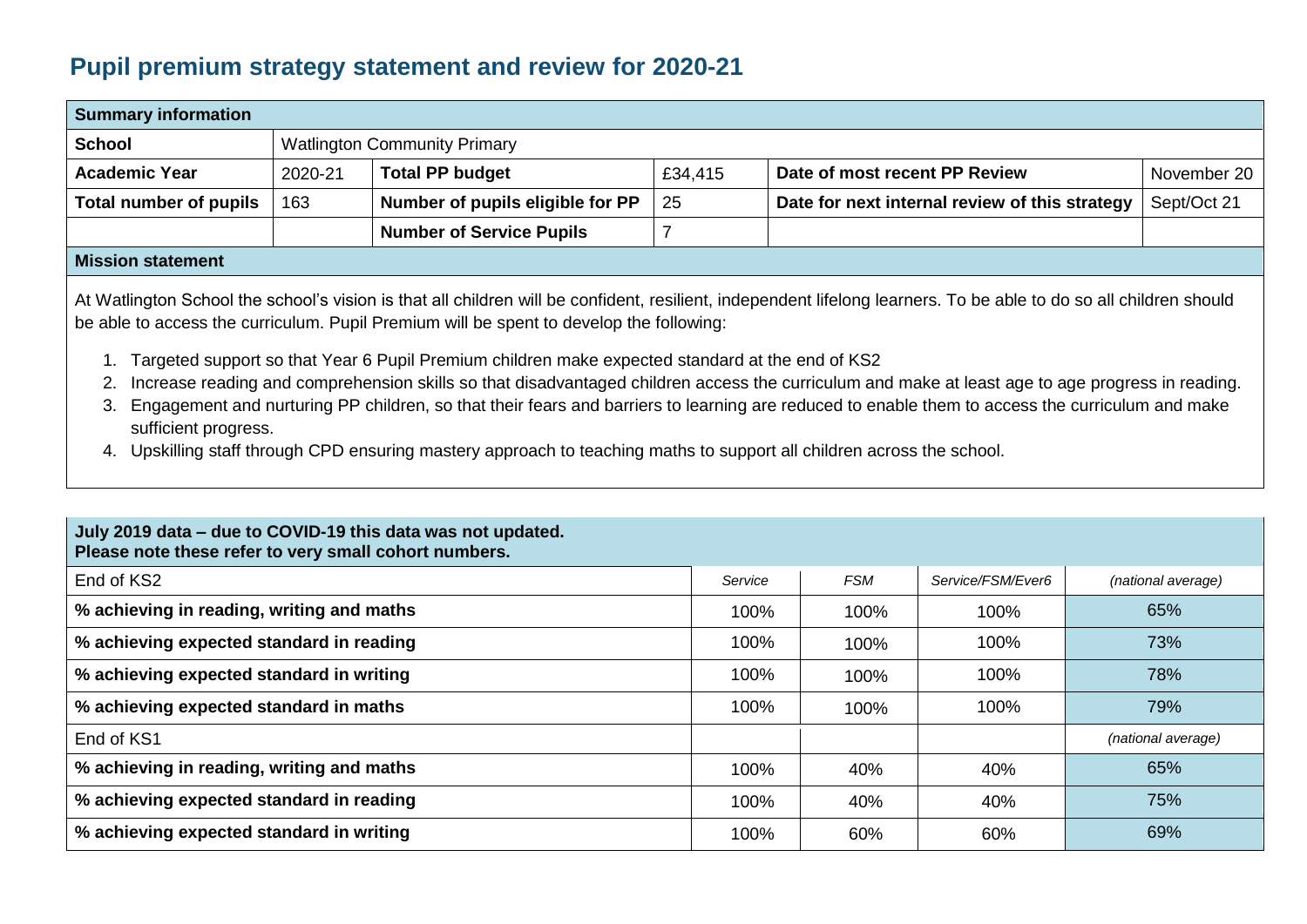| % achieving expected standard in maths             | 100% | 40% | 40% | 76% |
|----------------------------------------------------|------|-----|-----|-----|
| % meeting required standard in Yr 1 phonics retake | N/a  | N/a | N/a | 95% |
| End of Ks1                                         |      |     |     |     |
| % meeting required standard in Yr 1 phonics        | 100% | 95% | 95% | 90% |

|    | Barriers to future attainment (for pupils eligible for PP, including high ability)                                                                                                   |                                                                                                               |  |  |  |  |
|----|--------------------------------------------------------------------------------------------------------------------------------------------------------------------------------------|---------------------------------------------------------------------------------------------------------------|--|--|--|--|
| Α. | High proportion of Pupil Premium and SEN in class needs more targeted support than Quality First Teaching                                                                            |                                                                                                               |  |  |  |  |
| В. | Pupil and parent understanding the difference between decoding and comprehension – reading and writing focus – specific to KS1                                                       |                                                                                                               |  |  |  |  |
| C. | Pupils with instability / vulnerabilities are provided with support in school when needed – in conjunction with outside agencies.                                                    |                                                                                                               |  |  |  |  |
|    | <b>Desired outcome:</b>                                                                                                                                                              | <b>Success criteria:</b>                                                                                      |  |  |  |  |
| Α. | Targeted support for Pupil Premium children so they make expected<br>standard at the end of each Key Stage across all subjects                                                       | Pupil Premium in line or close to national at the end of each key stage                                       |  |  |  |  |
| В. | Increase reading and comprehension skills and ultimately writing skills<br>so that disadvantaged children access the curriculum can make at<br>least age to age progress in reading. | Pupil Premium children make at least age to age progress or close gaps to<br>be in line or close to national. |  |  |  |  |
|    | Engagement and purturing PP children, so that their fears, barriers and                                                                                                              |                                                                                                               |  |  |  |  |

|    | least age to age progress in reading.                                                                                                                                                                                                        | be in line or close to hational. |  |  |  |  |  |
|----|----------------------------------------------------------------------------------------------------------------------------------------------------------------------------------------------------------------------------------------------|----------------------------------|--|--|--|--|--|
| С. | Engagement and nurturing PP children, so that their fears, barriers and<br>individual circumstances are reduced to enable them to access the<br>Consistency in positive attainment and progress.<br>curriculum and make sufficient progress. |                                  |  |  |  |  |  |
|    | How improvement will be measured:                                                                                                                                                                                                            |                                  |  |  |  |  |  |
| А. | Analysis of test outcomes (QLA – Question Level Analysis), Pupil Progress Meetings, work scrutinies, lesson observations and end of year<br>assessment.                                                                                      |                                  |  |  |  |  |  |
| В. | In Year and annual data and through Pupil Progress Meetings – narrowing of gap.                                                                                                                                                              |                                  |  |  |  |  |  |
| C. | Consistency in attainment and progress as seen in "in year" data. Wishes and feelings from children, safeguarding information to governors                                                                                                   |                                  |  |  |  |  |  |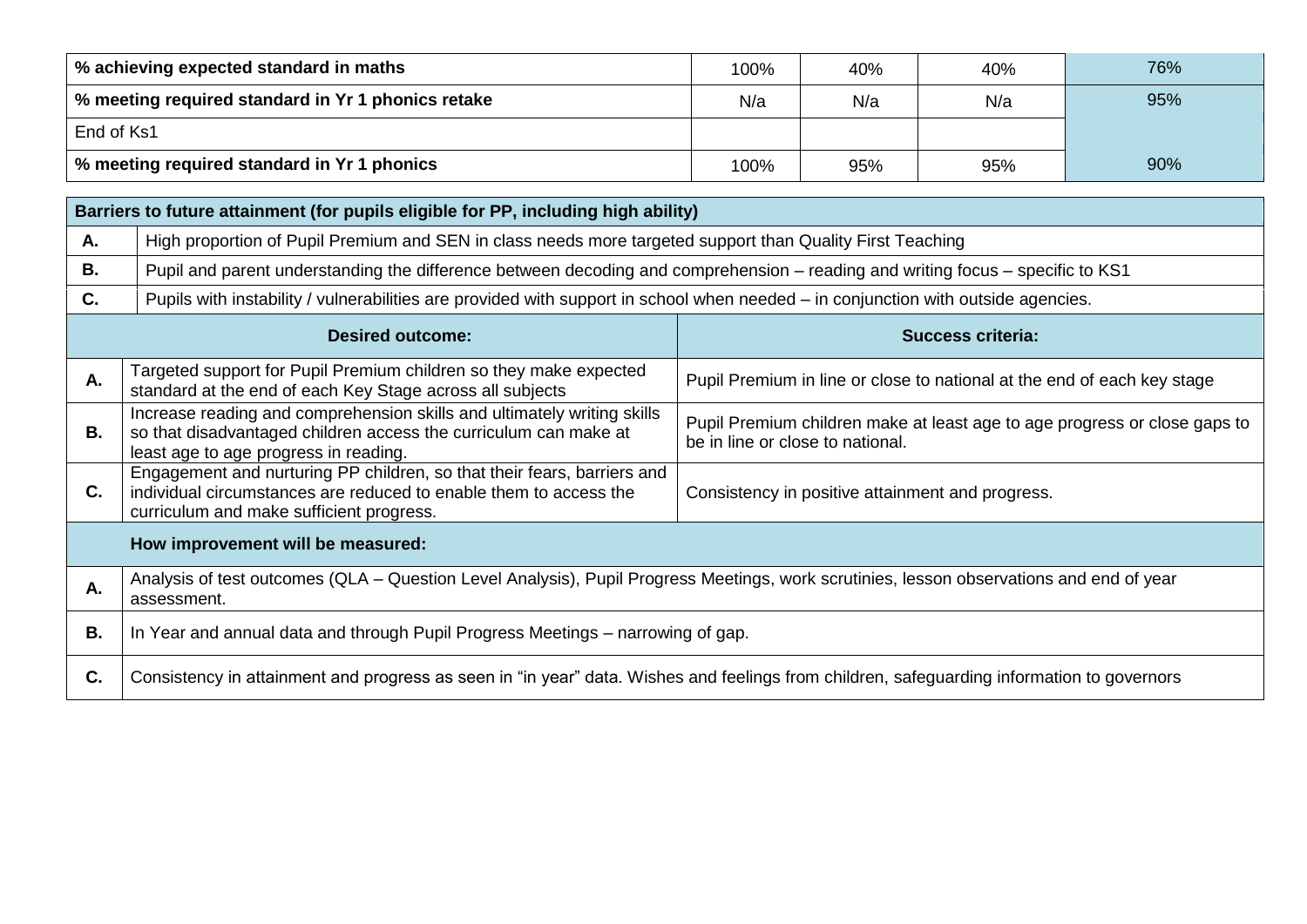| <b>Planned Expenditure</b> |                                                                                                                                                                                                                                                                                                                                                                                                                                                                                                            |                                                                                                                                                                                                 |                                                                                                                                                                                |                                                   |                               |                      |  |
|----------------------------|------------------------------------------------------------------------------------------------------------------------------------------------------------------------------------------------------------------------------------------------------------------------------------------------------------------------------------------------------------------------------------------------------------------------------------------------------------------------------------------------------------|-------------------------------------------------------------------------------------------------------------------------------------------------------------------------------------------------|--------------------------------------------------------------------------------------------------------------------------------------------------------------------------------|---------------------------------------------------|-------------------------------|----------------------|--|
| <b>Desired</b><br>outcome  | Action/approach                                                                                                                                                                                                                                                                                                                                                                                                                                                                                            | What is the evidence and<br>rationale for this choice?                                                                                                                                          | How will you ensure it is<br>implemented well?                                                                                                                                 | <b>Staff lead</b>                                 | <b>Budget</b>                 | <b>Review date</b>   |  |
| A                          | • Pre teaching and post<br>teaching of specifically<br>targeted pupils.<br>• Bespoke interventions<br>for individuals and small<br>groups targeting specific<br>mathematical concepts.<br>• Use of QLA/ AfL<br>(Assessment for<br>Learning) to identify<br>need.<br>• Use of highly qualified<br>teaching assistants and<br>teachers to deliver - all<br>subjects                                                                                                                                          | Research has shown that<br>specific targeted support<br>with quality 1 <sup>st</sup> teaching<br>improves outcomes<br>(PLEASE NOTE THIS IS<br><b>DIFFERENT FROM</b><br><b>CATCH-UP FUNDING)</b> | Effective monitoring,<br>$\bullet$<br>assessment and<br>quality first teaching<br><b>Pupil Progress</b><br>Meetings<br><b>Monitoring (Senior</b><br>Leadership /<br>Governors) | Monitored<br>by subject<br>leads and<br><b>HT</b> | £10000<br>(staffing)          | $\frac{1}{2}$ termly |  |
| outcome                    | Throughout the year, even through lockdowns, Teaching Assistant have provided specific support to quality first teaching in the classroom.<br>Identified children have been included in pre and post teaching to ensure that children can access lesson. Assessments and QLA have enabled<br>class teachers to identify where gaps are and adapted teaching where appropriate. Internal data shows that vast majority of children are now<br>back on track to achieve their predicted and targeted levels. |                                                                                                                                                                                                 |                                                                                                                                                                                |                                                   |                               |                      |  |
| B                          | Providing small group<br>$\bullet$<br>work and targeted<br>support using QLA<br>and AfL to overcome<br>gaps in learning.<br>Booster groups,<br>$\bullet$<br>phonics groups etc.<br>Use of Reading Plus -<br>$\bullet$<br>including training of<br>new staff (extended<br>Reading plus paid for<br>through Catch-up<br>funding)                                                                                                                                                                             | Research has shown that<br>specific targeted support<br>with quality 1 <sup>st</sup> teaching<br>improves outcomes                                                                              | Effective monitoring,<br>assessment and<br>quality 1 <sup>st</sup> teaching                                                                                                    | English<br>Leads /<br>class<br>teachers           | £10000<br>(staffing)<br>£1750 | $\frac{1}{2}$ termly |  |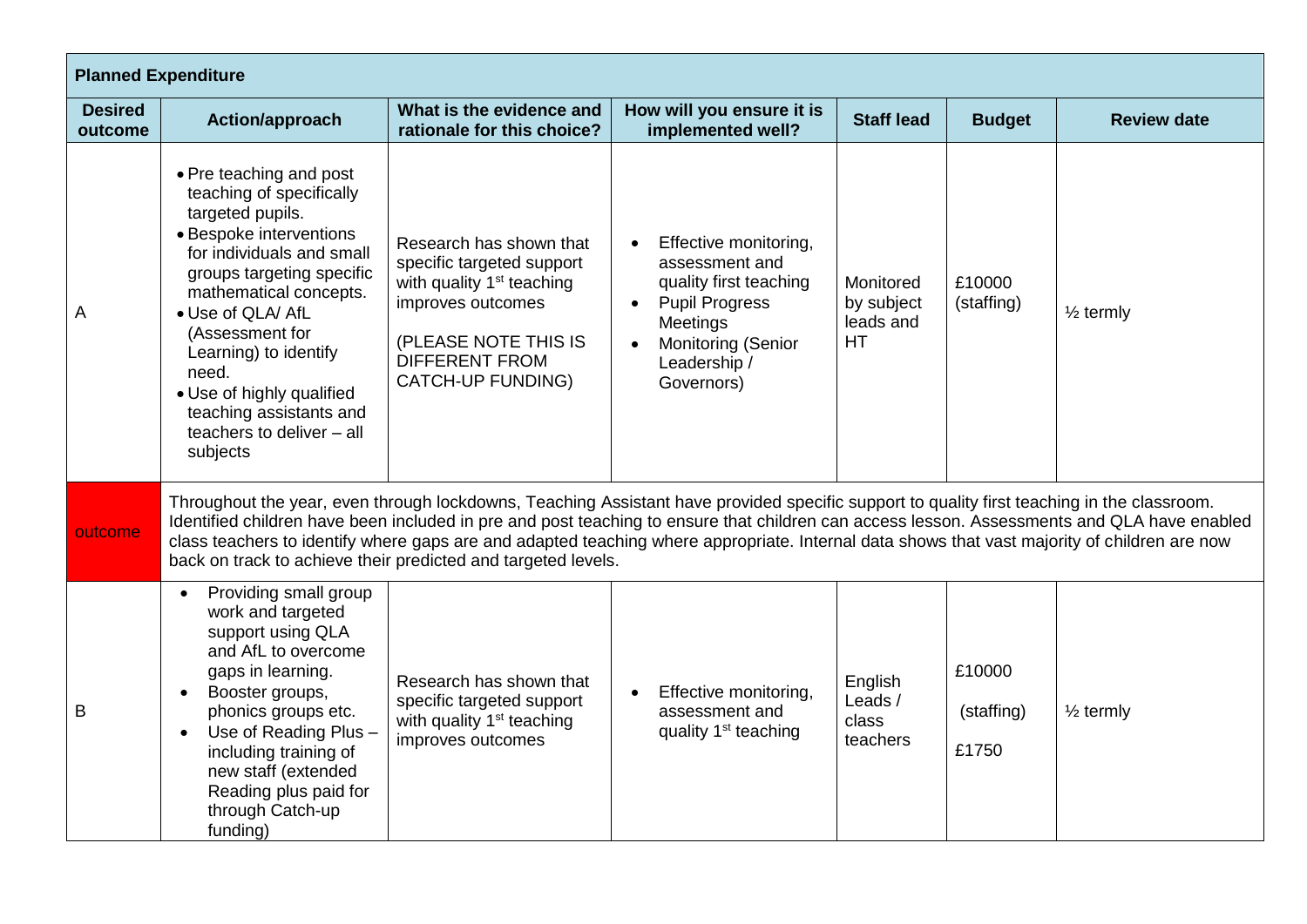|              | VNET to improve<br>stamina of writing                                                                                                                                                                                                                                                                                                                                                                                                                                                                                                                                                                                                                                                                                                                                                                                                                                                                    |                                                                                                                                                                                                                 |                                                                                                                                                                                                                                                                                                                                                                                                                                                                                                                                                                                                                                                                                                           |           |                  |                                                                 |
|--------------|----------------------------------------------------------------------------------------------------------------------------------------------------------------------------------------------------------------------------------------------------------------------------------------------------------------------------------------------------------------------------------------------------------------------------------------------------------------------------------------------------------------------------------------------------------------------------------------------------------------------------------------------------------------------------------------------------------------------------------------------------------------------------------------------------------------------------------------------------------------------------------------------------------|-----------------------------------------------------------------------------------------------------------------------------------------------------------------------------------------------------------------|-----------------------------------------------------------------------------------------------------------------------------------------------------------------------------------------------------------------------------------------------------------------------------------------------------------------------------------------------------------------------------------------------------------------------------------------------------------------------------------------------------------------------------------------------------------------------------------------------------------------------------------------------------------------------------------------------------------|-----------|------------------|-----------------------------------------------------------------|
| outcome      |                                                                                                                                                                                                                                                                                                                                                                                                                                                                                                                                                                                                                                                                                                                                                                                                                                                                                                          |                                                                                                                                                                                                                 | Following the reopening of school in September and again on March 8 <sup>th</sup> , assessments took place to target children on their return in April. Small<br>group interventions were used in every class throughout the year to target specific children. NELI was used in Reception as well as specific<br>mastery approaches to support catch-up in maths in reception. In other groups TA support was used to target phonics in KS1 as well as<br>Reading and maths. Reading plus results have shown that fluency and comprehension has accelerated progress in KS2 children. By the end of<br>the year the number of children needing further catch up is reduced from September and March 2021. |           |                  |                                                                 |
| $\mathsf{C}$ | Nurture needs met<br>through individual or<br>group approaches (as<br>appropriate) to<br>support children.<br>Where needed<br>children can be<br>referred to other<br>outside agencies.<br>Mental health<br><b>Champion Training</b><br>Mental health support<br>in school                                                                                                                                                                                                                                                                                                                                                                                                                                                                                                                                                                                                                               | Mental health of pupils is<br>important post lockdown<br>and during Covid-19. It is<br>widely agreed that children<br>who have the opportunity<br>to be supported maintain<br>their attainment and<br>progress. | Regular monitoring<br>and discussion with<br>parents as well as<br>outside agencies.                                                                                                                                                                                                                                                                                                                                                                                                                                                                                                                                                                                                                      | R McGlone | Approx.<br>£5000 | At least half termly,<br>earlier if need arises for<br>a child. |
|              | This has had the greatest impact on children's return to school. Alongside the appointment of the Mental Health and Wellbeing coach one day<br>per fortnight paid for through Catch-up funding) with a member of staff trained as a Mental Health and Wellbeing Champion and taking part in<br>the DfE mental health support programme has had a great impact. Resources have supported staff with training. Using the Anna Freud Action<br>plan to target and plan for the services alongside the coach has led to a whole school approach being developed and now being embedded into<br>the school curriculum. Some children have received targeted nurture support from both the wellbeing coach and small group interventions by<br>staff. A lunchtime club teaches yoga and supports children in tools and strategies such as breathing exercises which will aid and support all<br>going forward. |                                                                                                                                                                                                                 |                                                                                                                                                                                                                                                                                                                                                                                                                                                                                                                                                                                                                                                                                                           |           |                  |                                                                 |